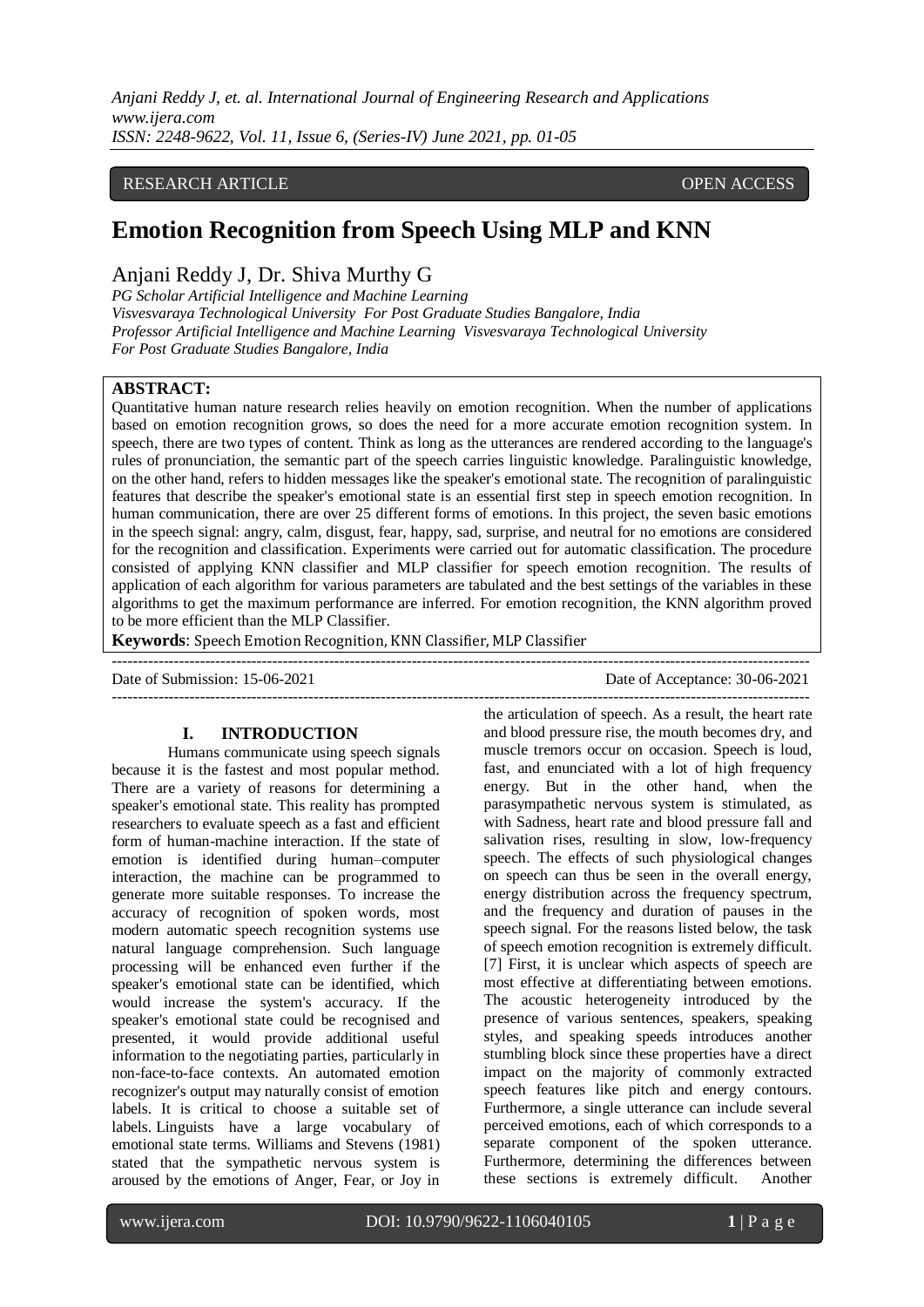difficult problem is that the way a person expresses an emotion is largely determined by the speaker, his or her background, and the atmosphere in which he or she lives. The majority of research has concentrated on monolingual emotion classification, assuming that there are no cultural differences between speakers. [3] Another issue is that an emotional condition, such as depression, will last for days, weeks, or even months. Other emotions will be temporary in this case, lasting no over than a few minutes. As a result, it's unclear if the automated emotion recognizer can pick up on the long-term or fleeting emotion. There is no universally accepted scientific concept of emotion. [8] There's a need to specify a collection of significant emotions to be identified by an automated emotion recognizer is a major problem in speech emotion recognition. Scholars have developed warehouses of the most common emotional states we experience. A typical set is given by Schubiger and O'Connor and Arnold, which contains 300 emotional states. . However, classifying such a large number of emotions is very difficult. Schubiger and O'Connor and Arnold have an unique link, which includes 300 emotional states. It is, nevertheless, quite hard to characterize such a vast range of emotions. Many experts agree with the 'palette principle,' which says that any emotion can be broken down into primary emotions in the same manner that any colour is made up of a few simple colours. Anger, disgust, fear, joy, sadness, and surprise are the primary emotions. These are the most visible and distinct feelings we experience in our lives. The archetypal feelings are what they're called. [1] [2]

## **II. LITERATURE SURVEY**

ASSESS (McGilloway et al., 2000) is a framework for identifying four archetypal feelings, Fear, Rage, Sadness, and Joy, using a few landmarks––peaks and troughs in the profiles of fundamental frequency, duration, and limits of pauses and fricative bursts. A classification rate of 55% was achieved using discriminant analysis to separate samples that correspond to various groups.[4]

For classification, Dellaert et al. (1996) worked on the F0 information. Happy, sad, anger, and fear were the four emotions studied. The maximum, minimum, and median of the fundamental frequency, as well as the mean positive derivative of the regions where the F0 curve is increasing, are said to be the most important features that describe the acoustic correlates of emotion. [5]

### **III. IMPLEMENTATION A. DATABASE**

In this contribution, RAVDESS (Ryerson Audio-Visual Database of Emotional Speech and Song) database was used. The RAVDESS is a multimodal collection of emotional speech and song that has been verified. This database consisted of 7356 files of 24 actors (12 female actors and 12 male actors), vocalizing two lexically-matched statements in a neutral North American accent. [6] This database consists of calm, happy, sad, angry, fearful, surprise, and disgust expressions, and song contains calm, happy, sad, angry, and fearful emotions. Each statement or expression was provided in 2 intensity levels (strong, normal) with a neutral expression. Each file has a unique name which is divided into 7 parts. Each part of the name gives characteristics of that particular file as given below.

Modality (01 = full-AV, 02 = video-only, 03 = audio-only).

Vocal channel (01 = speech,  $02 =$  song).

Emotion (01 = neutral,  $02 = \text{calm}$ ,  $03 = \text{hapor}$ ,  $04 =$ sad,  $05 =$  angry,  $06 =$  fearful,  $07 =$  disgust,  $08 =$ surprised).

Emotional intensity  $(01 = normal, 02 = strong)$ . NOTE: There is no strong intensity for the 'neutral' emotion.

Statement (01 = "Kids are talking by the door",  $02 =$ "Dogs are sitting by the door").

Repetition (01 = 1st repetition, 02 = 2nd repetition). Actor (01 to 24. Odd numbered actors are male, even numbered actors are female).

example: Filename - 03-02-08-01-02-02-14.mp4 has audio-only(03),  $Song(02)$ , Surprised(03), normal $(01)$ , "Dogs are sitting by the door" $(02)$ , second repetition(02) and actor is female, as actor number is even.

### **B. SOFTWARE (TOOLS AND TECHNIQUES)**

For this project, Google Colaboratory, or "Colab" for short was the platform used to write the python code. Colab is a web-based Python editor that allows developers to write and run arbitrary Python code. It's particularly useful for machine learning, data processing, and education. Colab is a hosted Jupyter notebook programme that doesn't need any configuration and offers open access to computing services, including GPUs.

# **C. ALGORITHMS**

# **MLP Classifier**

A neural network called multilayer perceptron (MLP) is a kind of feedforward artificial neural network (ANN). The term MLP is fuzzy, referring to networks consisting of several layers of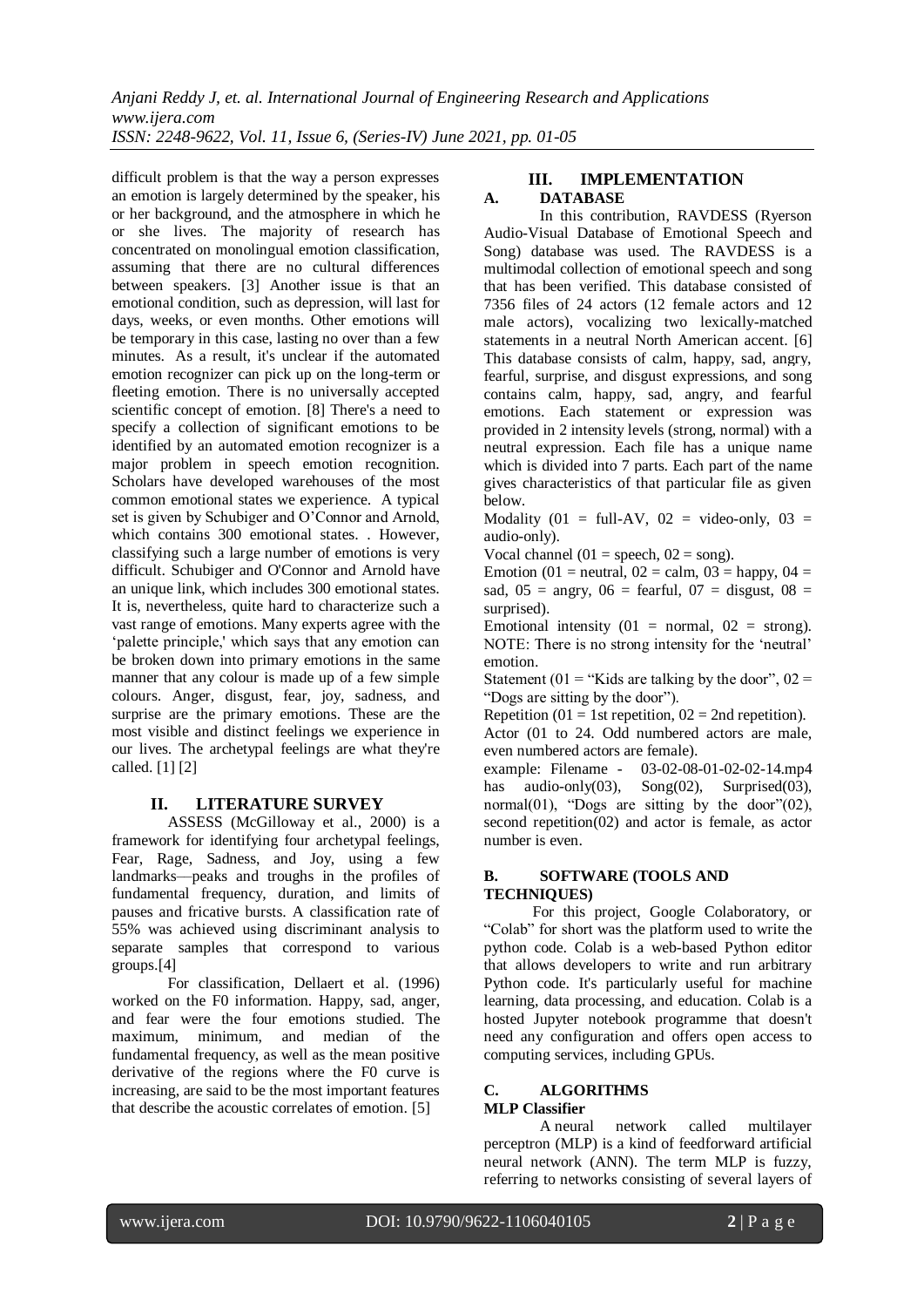perceptrons (with threshold activation) in some cases and in other cases it is seen as feedforward ANN. An MLP has minimum three layers of nodes: an input layer, a hidden layer, and an output layer. Each node, with the exception of input nodes, is a neuron with a nonlinear activation function. Backpropagation is a supervised learning method used by MLP for teaching. MLP is distinguished from a linear perceptron by its many layers and nonlinear activation. It will tell the difference between data that isn't linearly separable and data that is. Multilayer perceptrons, particularly those with a single hidden layer, are often pointed to as "vanilla" neural networks. In the 1980s, MLPs were a common machine learning solution, with uses in speech recognition, image recognition, and machine translation tools.

### **KNN Classifier**

The K-Nearest Neighbour algorithm is built on the Supervised Learning methodology and is one of the most basic Machine Learning algorithms. When K-NN algorithm believes that the new case/data and existing cases are identical, it places the new case in the group that is more similar to existing categories. The K-NN algorithm collects all relevant information and classifies a new data point based on its similarities to the existing data. This means that new data can be quickly sorted into a well-defined group using the K-NN algorithm. The K-NN algorithm could be used for both regression and classification, but it is most

# **IV. RESULTS AND DISCUSSION**

The comparison of accuracy for both the classifiers is given in the figure 1. MLP classifier has highest accuracy of 51.11% and lowest accuracy of 39.7%, whereas KNN classifier has highest accuracy of 63.61% and lowest accuracy of 35.56%. The accuracy of KNN algorithm depends on various parameters of the algorithm such as number of neighbors, weights, power parameter, etc. Various experiments were performed by varying the values of these parameters which resulted in different accuracies.

The first parameter that was studied, was to find the optimum number of neighbors to get the best accuracy. This experiment showed that as the number of neighbors was increased, the accuracy decreased. This is shown in figure 2. The accuracy was high when the number of neighbors was set to  $2^{\circ}$ 

The second parameter that was studied, was to find which weight function to be used. There are two types of weight functions: "uniform" weight function and "distance" weight function. In uniform weight function, all the points in each neighborhood will be weighted equally. In distance weight function, the points are weighted inversely to their distance, that is the points closer to the query point will be having higher weight values compared to the points which are further. An experiment was conducted to find which weight function performs better for the problem stated. This experiment

| Classifier                          | MLP    | <b>KNN</b> |
|-------------------------------------|--------|------------|
| Accuracy                            | 51.11% | 63.61%     |
| Precision                           | 0.5866 | 0.6501     |
| F-score                             | 0.5189 | 0.6372     |
| Matthews correlation<br>coefficient | 0.4672 | 0.5839     |
| Recall                              | 0.5111 | 0.6361     |

#### **Figure 1:** Comparison of algorithms

often used for classification tasks. It's also known as a lazy learner algorithm because it doesn't learn from the training set right away; instead, it saves the dataset and performs an operation on it when it comes time to classify it.

results are shown in figure 3, where the accuracy is better for distance weight function compared to the uniform weight function.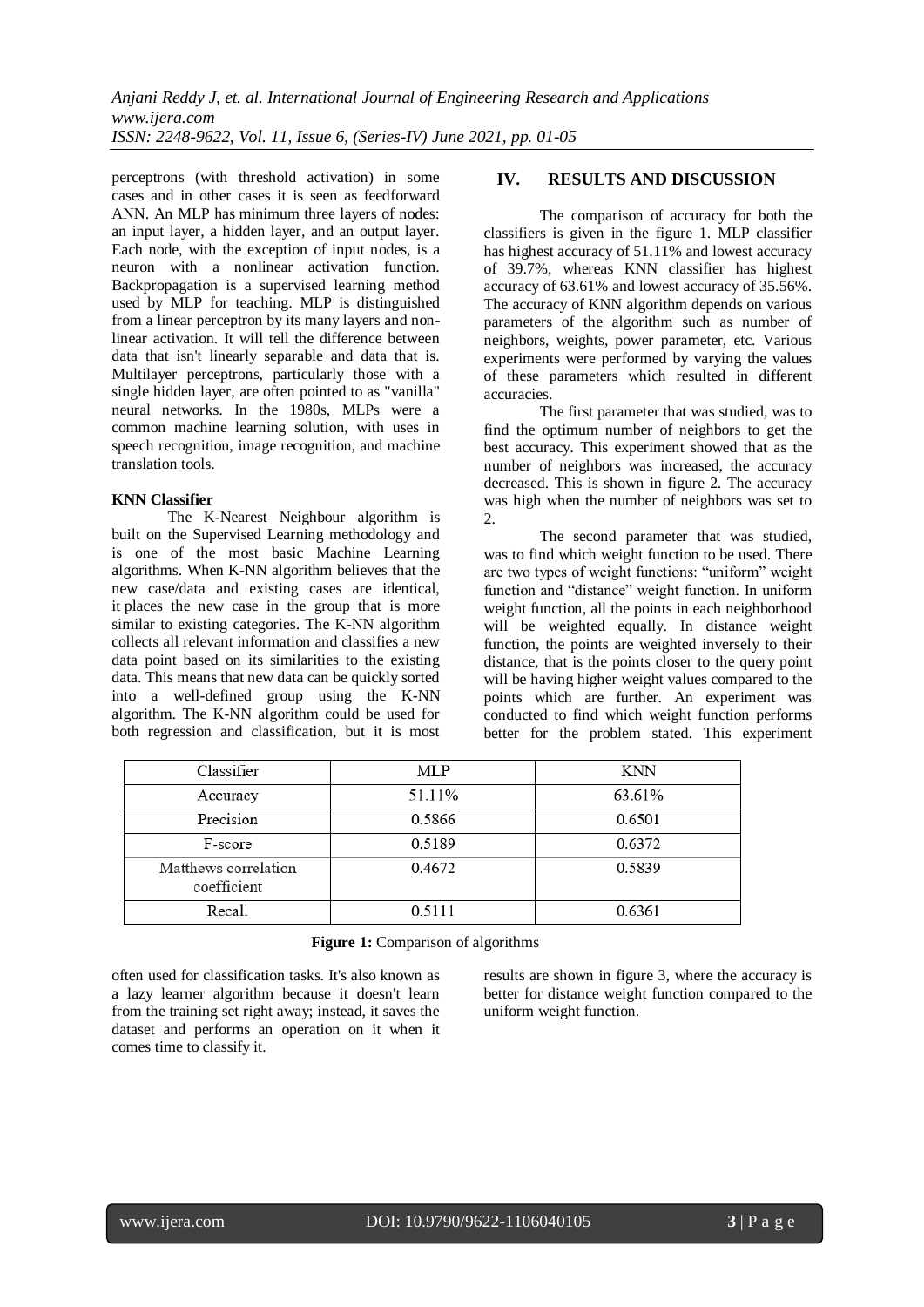| n-neighbors                               |            |            |            | 21          |
|-------------------------------------------|------------|------------|------------|-------------|
|                                           |            |            |            |             |
| Accuracy                                  | 47.50%     | 46.67%     | 45.00%     | 35.56%      |
| score                                     | 0.45992714 | 0.45704299 | 0.44071487 | 0.32664600  |
| Recall                                    | 0.475      | 0.46666666 | 0.45       | 0.355555555 |
| Precision                                 | 0.47404959 | 0.47120143 | 0.44622367 | 0.33457527  |
| Matthews correlation<br>coefficient (MCC) | 0.45685000 | 0.39027321 | 0.37054544 | 0.26478683  |

**Figure 2:** Finding optimum number of number of neighbors

| Weights              | Uniform    | distance   |
|----------------------|------------|------------|
|                      |            |            |
| Accuracy             | 47.50%     | 54.17%     |
| f1 score             | 0.45992714 | 0.54209030 |
| Recall               | 0.475      | 0.54166666 |
| Precision            | 0.47404959 | 0.55216548 |
| Matthews correlation | 0.40060861 | 0.47579639 |
| coefficient (MCC)    |            |            |

**Figure 3**: Finding optimum weight function

| Accuracy             | 63.61%     | 54.17%     |
|----------------------|------------|------------|
| f1 score             | 0.63722742 | 0.54209030 |
| Recall               | 0.63611111 | 0.54166666 |
| Precision            | 0.65017200 | 0.55216548 |
| Matthews correlation | 0.58391783 | 0.47579639 |
| coefficient (MCC)    |            |            |

**Figure 4**: Minkowshi metric

The third parameter that was studied is power parameter for the Minkowski metric. Two values can be assigned to this parameter (p1 and p2). When this parameter is set to 1, Manhattan distance metric is used and when it is set to 2, Euclidean distance metric is used. The results of this experiment are shown in the figure 4. The results showed that Manhattan distance metric gave better accuracy compared to Euclidean distance metric.

## **V. CONCLUSION**

As discussed, the quantitative human nature research relies heavily on emotion recognition. In this paper, two algorithms were presented for speech emotion recognition. MLP algorithm gave a highest accuracy of 51.11% as discussed above and KNN gave an accuracy of 63.61%. The best settings of the variables in the algorithms to get the maximum performance was inferred.

#### **REFERENCES**

- [1]. T. Athanaselis, S. Bakamidis, R. Cowiea, E. Douglas Cowie, I. Dologlou and C. Cox, "ASR for emotional speech: Clarifying the issues and enhancing performance," Neural Netw., vol. 18, pp. 437–444, 2005.
- [2]. F. Burkhardt, A. Paeschke, M. Rolfes, and W. S. et al., "A database of German Emotional Speech," in Proc. Interspeech, Lisbon, Portugal, Sep. 2005, pp. 1517–1520.